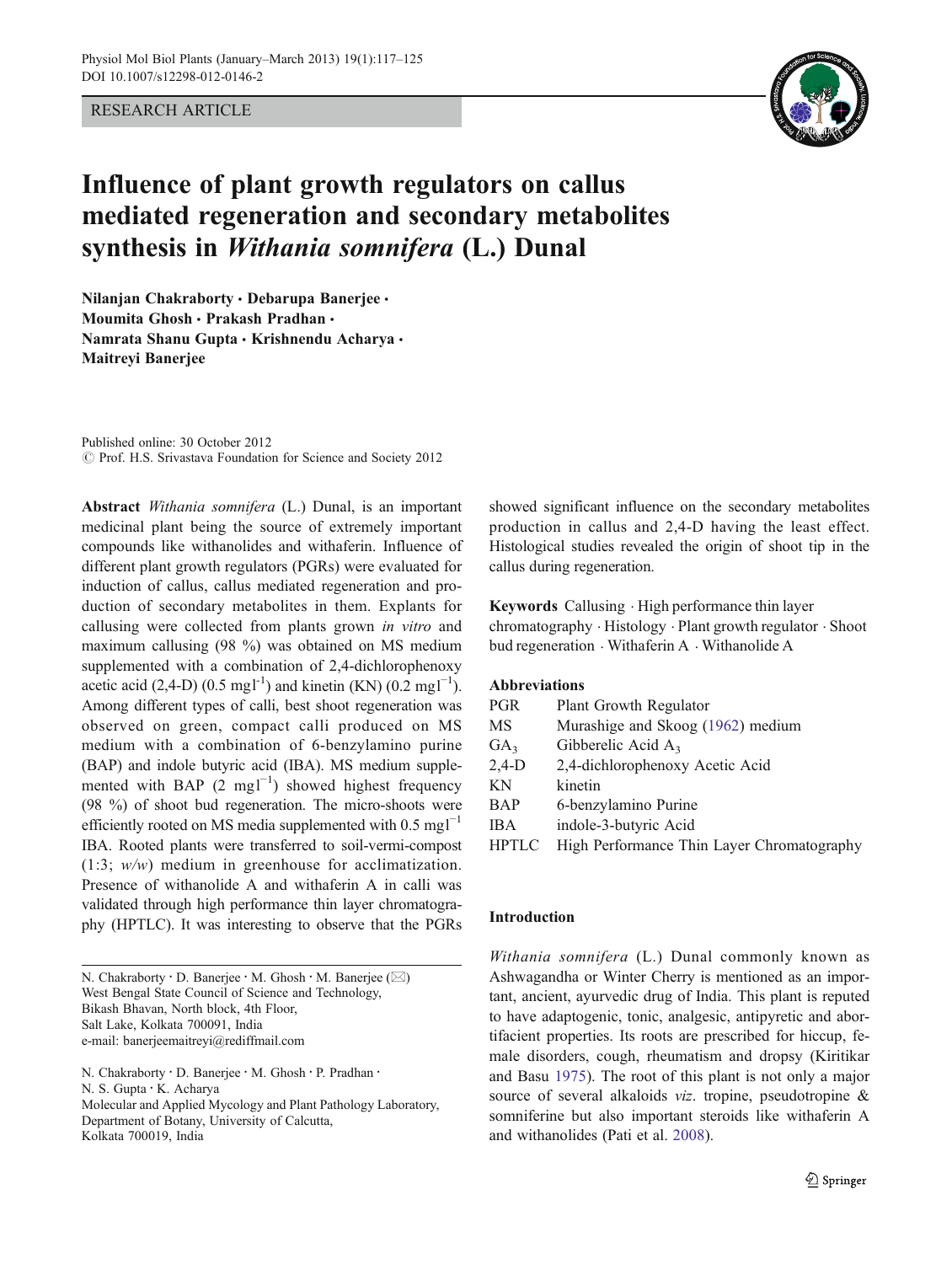Ashwagandha belonging to family Solanaceae (Gamble [1918\)](#page-7-0), contains withanolides, which are anti-bacterial, antiinflammatory and enhance body's defense against infection and tumor (Jaffer et al. [1988;](#page-7-0) Devi et al. [1992](#page-7-0)). Roots are also used as sedative for senile debility and for the prevention and for the inhibition of Alzheimer's disease (Kiritikar and Basu [1975](#page-7-0)).

This important medicinal plant has now become rare since it is not available in wild condition; the observation has been corroborated by earlier reports (Sivanesan [2007\)](#page-8-0). Also, it is worth mentioning that withanolide A, a commercially important chemical, constitute a very small part of the plants in vivo. However, there are reports regarding scope of bio-generation of this an important chemical in vitro (Sangwan et al. [2007](#page-8-0)).

Protocols for in vitro plant production via direct and indirect morphogenesis have many potential applications to any species particularly that of tremendous economic use and medicinal importance such as Withania somnifera. There are reports on in vitro culture of Withania somnifera using different explants (Sen and Sharma [1991;](#page-8-0) Kulkarni et al. [2000;](#page-7-0) Manickam et al. [2000;](#page-7-0) Sivanesan and Murugesan [2005;](#page-8-0) Sabir et al. [2007;](#page-7-0) Sivanesan [2007](#page-8-0)) as well as generation of withanolides in vitro (Roja and Heble [1991](#page-7-0); Furmanowa et al. [2001;](#page-7-0) Ray and Jha [2001;](#page-7-0) Sangwan et al. [2005;](#page-7-0) Sangwan et al. [2007\)](#page-8-0). There is also a report on the production of withanolide A in cell-suspension cultures of W. somnifera (Nagella and Murthy [2010](#page-7-0)). Das et al. ([2010\)](#page-7-0) reported production of withaferin A and withanolide A in stage-III (fully differentiated calli) but no production in stage-I (undifferentiated calli). However, few reports have so far been made to observe influence of PGR on the production of secondary metabolite in vitro.

The present study, targeted to optimize the production of callus from different explants, regeneration of whole plants from such calli, origin of the micro-shoot formed within callus and the relation between the PGR used and the synthesis of withnolides in different types of calli.

## Materials and methods

# Plant material

Seeds of Withania somnifera of 'Jawahar' variety were obtained from the medicinal plant garden of Ramakrishna Mission Ashrama, Narendrapur, Kolkata, India.

## Surface sterilization and seed germination

Seeds were washed in running tap water for 2 min followed by washing in Teepol (4 %;  $v/v$ ) solution for 5 min After that they were disinfected with 0.1 %  $(v/v)$  HgCl<sub>2</sub> for 6 min followed by

three rinses with sterile distilled water (Sen and Sharma [1991\)](#page-8-0). The seeds were then inoculated on Murashige and Skoog [\(1962\)](#page-7-0) medium supplemented with  $GA_3$  (0.5 mgl<sup>-1</sup>).

# Preparation of media

MS medium was used universally for callusing, regeneration and rooting of micro-shoot. Medium supplemented with 2,4-D, IBA, KN & BAP, used alone or in combination, ranging from 0.2 mgl<sup>-1</sup> - 2 mgl<sup>-1</sup>, were tried for callusing. For regeneration purpose, BAP & IBA, either alone or in combination, were used (Table [2](#page-2-0) for detail). In all these cases, pH was adjusted to 5.8 by using 2N hydrochloric acid and 2(N) sodium hydroxide. The media were solidified with 0.8 %  $(v/v)$  agar and dispensed in tissue culture bottle, approx 40 ml in each bottle. Finally, those media containing bottles were sterilized by autoclaving at  $103,421$  N/m<sup>2</sup> (15 lb) pressure, 121 °C temperature and for 15 min.

## Cultural conditions

Cultures were incubated at  $25\pm2$  °C under white fluororescent light (3,000 lux) (Philips, Kolkata, India) for 16 h photo period and 55–60 % relative humidity. The explants were sub-cultured at an interval of 4–5 weeks.

Induction of callus and plant regeneration

From 4–6 weeks old seedlings shoot tip, node and leaf segments of 0.6–1.2 cm were isolated and aseptically placed in lug jar bottles containing MS medium supplemented with of 2,4-D, IBA, KN and BAP ranging from  $0.2 - 2$  mg  $I^{-1}$ (Table [1\)](#page-2-0) either alone or in combination, for callusing. After 3–4 weeks growing calli obtained from different media were transferred for shoot induction on MS medium supplemented with various concentrations (ranging from 0.2 to  $2 \text{ mg} 1^{-1}$ ) and combinations of BAP and IBA (Table [2\)](#page-2-0). Responses were evaluated for callus induction in terms of number of explants producing callus, type of callus produced and also time required for initiation. In case of shoot induction responses were evaluated in terms of frequency of calli showing regeneration, number of shoots regenerated per unit of callus  $(20 \times 20 \text{ mm})$ and time required for initiation of response.

## Root formation

Micro-shoots regenerated from calli (2–3 cm) were transferred to the rooting medium. Half strength of MS medium without PGR, MS basal medium and MS medium containing IBA  $(0.5-2 \text{ mg}1^{-1})$  were used as rooting medium. However, only the significant results were recorded. The number of roots per shoot, root lengths as well as time of initiation was recorded.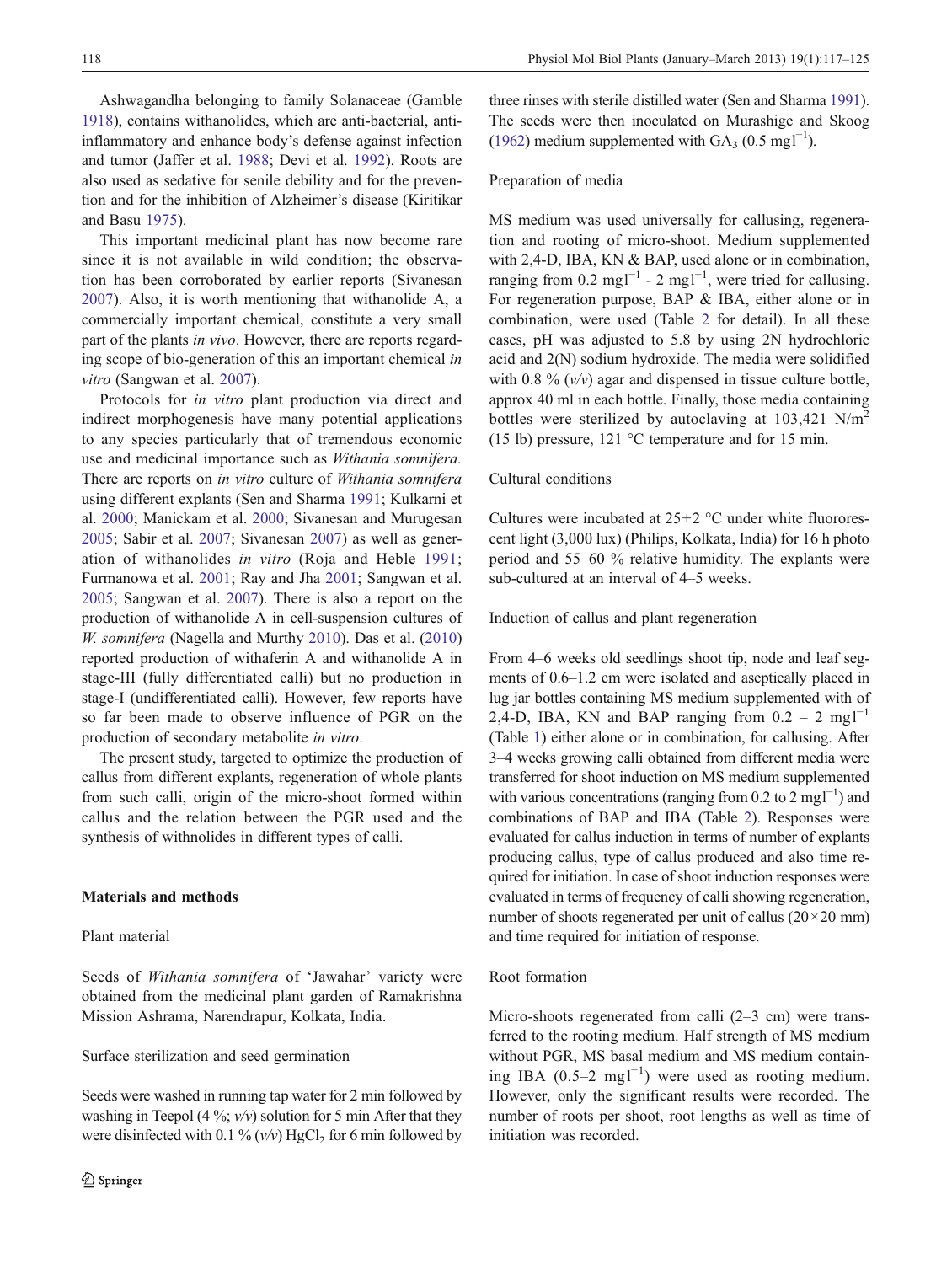<span id="page-2-0"></span>

| Table 1 Effect of plant growth<br>regulators on callus formation<br>from leaf explant of $W$ .<br>somnifera                                                                                          | Growth regulators (mg/l) |            |          |          | % Callus response               | Response initiation (in days) |
|------------------------------------------------------------------------------------------------------------------------------------------------------------------------------------------------------|--------------------------|------------|----------|----------|---------------------------------|-------------------------------|
|                                                                                                                                                                                                      | $2,4-D$                  | <b>IBA</b> | KN       | BAP      |                                 |                               |
|                                                                                                                                                                                                      | $\theta$                 | $\theta$   | $\Omega$ | $\theta$ | $0\pm 0^{\rm i}$                |                               |
|                                                                                                                                                                                                      | 0.5                      |            |          |          | $85.0 \pm 2.88$ <sup>ab</sup>   | 7                             |
|                                                                                                                                                                                                      | 0.5                      |            | 0.2      |          | $98.33 \pm 1.66^a$              | 4                             |
|                                                                                                                                                                                                      | 0.5                      |            | 0.5      |          | $73.33 \pm 4.46$ <sup>bc</sup>  | 9                             |
|                                                                                                                                                                                                      | 1.0                      |            | 0.5      |          | $61.66 \pm 1.67$ <sup>cd</sup>  | 10                            |
|                                                                                                                                                                                                      | 1.0                      |            | 1.0      |          | $56.66 \pm 6.0^d$               | 10                            |
|                                                                                                                                                                                                      | 1.0                      |            | 2.0      |          | $28.33 \pm 8.33$ <sup>efg</sup> | 18                            |
|                                                                                                                                                                                                      | 1.0                      |            |          | 0.5      | $13.33 \pm 4.40^{ghi}$          | 25                            |
|                                                                                                                                                                                                      | 1.0                      |            |          | 1.0      | $31.67 \pm 7.21$ <sup>ef</sup>  | 20                            |
|                                                                                                                                                                                                      | 1.0                      |            |          | 2.0      | $3.33 \pm 1.66^{\text{hi}}$     | 25                            |
|                                                                                                                                                                                                      |                          | 1.0        |          | 0.5      | $61.66 \pm 6.0$ <sup>cd</sup>   | 15                            |
|                                                                                                                                                                                                      |                          | 1.0        |          | 1.0      | $50.0 \pm 7.63^d$               | 17                            |
| Values represent mean±standard                                                                                                                                                                       |                          | 1.0        |          | 2.0      | $65.0 \pm 7.63$ <sup>cd</sup>   | 20                            |
| error of 20 replicates per treat-<br>ment in three repeated experi-<br>ments. Means sharing the same<br>letter are not significantly dif-<br>ferent $(P=0.05)$ using Duncan's<br>multiple range test |                          | 1.0        | 0.5      |          | $35.0 \pm 5.0^e$                | 25                            |
|                                                                                                                                                                                                      |                          | 1.0        | 1.0      |          | $21.66 \pm 6.0$ <sup>efg</sup>  | 22                            |
|                                                                                                                                                                                                      |                          | 1.0        | 2.0      |          | $16.66 \pm 1.67$ <sup>fgh</sup> | 25                            |
|                                                                                                                                                                                                      |                          |            |          | 2.0      | $6.66 \pm 2.35$ hi              | 50                            |

# Acclimatization

After proper development of root, plants were removed from medium and gently washed under tap water and then transferred to the plastic pots (net-pots) containing sterile soil-vermi-compost (1:3; w/w) and kept in green house for 3 weeks. After that plants were transferred to the earthen pots containing garden soil.

#### Histological analysis

Solid callus tissue whether bearing shoot bud or not were fixed in FAA solution (Formalin: Acetic acid: Absolute ethanol) in a ratio 5: 5: 90  $(v/v/v)$  for 48 h before further processing. The fixation process was followed by gradual dehydration and finally embedded in paraffin according to procedure of Johansen ([1940](#page-7-0)) with slight modification. Serial sections (4–10 μm) were cut using LEICA RM 2,235 microtome instrument and then stained with Haematoxylin and Eosin. Sections were examined under a light microscope (BX41, Olympus India Pvt. Ltd. New Delhi), at the power of 4X.

## Analysis of pharmaceutically important constituents

According to different types of callus tissue (i.e. friable, solid non-regenerating and solid regenerating) each 0.2 g were air dried, finely powdered and subjected to methanol

Table 2 Effect of plant growth regulators on shoot regeneration from leaf explant derived callus tissue of W. somnifera

Values represent mean±standard error of 10 replicates per treatment in three repeated experiments. Means sharing by the same letter are not significantly different ( $P=0.05$ ) using Duncan's multiple range test

| Growth regulators (mg/l) |            |                               |                              | % of shoot response Mean number of shoots Response initiation (in days) |
|--------------------------|------------|-------------------------------|------------------------------|-------------------------------------------------------------------------|
| BAP                      | <b>IBA</b> |                               |                              |                                                                         |
|                          |            | $15.0 \pm 5.77$ <sup>d</sup>  | $3.4 \pm 0.4$ <sup>dc</sup>  | 25                                                                      |
| 0.5                      |            | $6.66 \pm 1.66$ <sup>d</sup>  | $2.4 \pm 0.5^e$              | 25                                                                      |
| 1.0                      |            | $46.67 \pm 4.4$ °             | $6.0 \pm 0.44$ <sup>c</sup>  | 20                                                                      |
| 2.0                      |            | $98.33 \pm 1.66^a$            | $7.6 \pm 0.4^{ab}$           | 7                                                                       |
|                          | 0.5        | $63.34 \pm 7.26^b$            | $6.8 \pm 0.37$ <sup>bc</sup> | 20                                                                      |
|                          | 1.0        | $51.67 \pm 6.0^{\rm bc}$      | $5.8 \pm 0.2$ <sup>c</sup>   | 18                                                                      |
|                          | 2.0        | $41.66 \pm 3.33$ <sup>c</sup> | $4.0 \pm 0.32$ <sup>d</sup>  | 20                                                                      |
| 0.5                      | 0.2        | $95.0 \pm 2.88$ <sup>a</sup>  | $8.6 \pm 0.24$ <sup>a</sup>  | 10                                                                      |
| 0.5                      | 0.5        | $88.34 \pm 4.4^a$             | $6.8 \pm 0.38$ bc            | 15                                                                      |
| 0.5                      | 1.0        | $18.33 \pm 3.3^d$             | $2.6 \pm 0.4^e$              | 25                                                                      |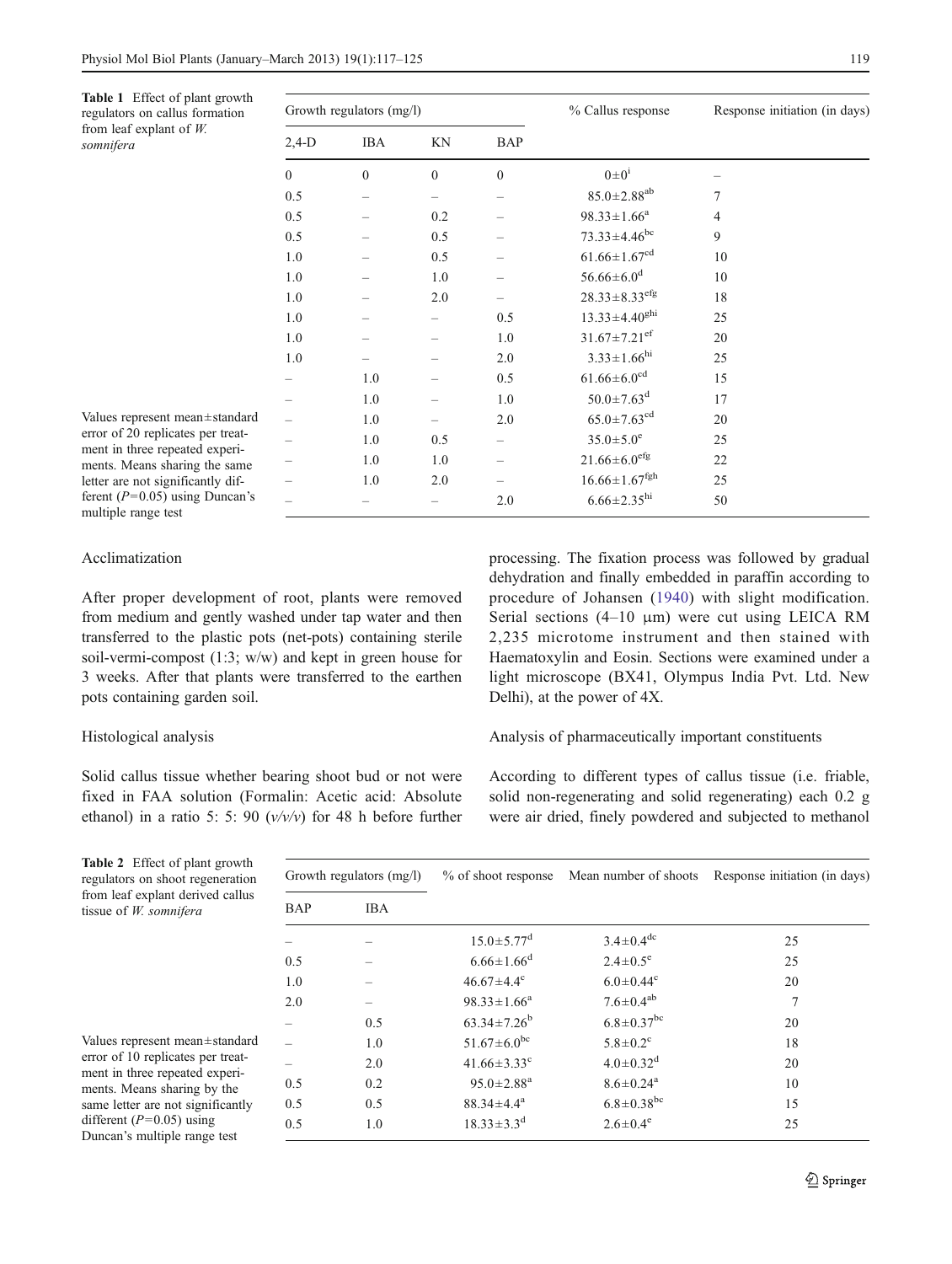<span id="page-3-0"></span>(5–10 ml) extraction, finally the methanol extracts were distilled and vacuum dried (Pati et al. [2008\)](#page-7-0) . The samples, dissolved in 2 ml of AR grade methanol, were used for analysis of active principles particularly withaferin A and withanolide A by HPTLC. Presence of different active principle along with withanolide A and withaferin A was determined in reference to standard Atlas provided with the Camag HPTLC instrument. A number of secondary metabolites were identified; however, only withaferin A and withanolide A were taken into consideration during the study of secondary metabolites.

A Camag HPTLC system equipped with an automatic TLC sampler ATS 4, TLC scanner 3 and integrated software Win CATS version 1.2.3 was used for the analysis. HPTLC was performed on a pre-coated silica gel HPTLC 60F254  $(10\times10$  cm) plate with layer thickness of 0.2 mm. Samples were applied to the plate as 6 mm wide bands with an automatic TLC sampler (ATS 4) under a flow of  $N_2$  gas.

The linear ascending development was carried out in a CAMAG twin trough chamber  $(20 \times 10 \text{ cm})$  which was pre saturated with 25 ml mobile phase Toluene: Ethyl Acetate: Formic Acid in a ratio  $5:5:1(v/v/v)$  for 30 min at room temperature (25 $\pm$ 2 °C) and 60 % $\pm$ 5 RH. The length of the chromatogram was 9 cm. Subsequent to the development; TLC plates were dried by using a drier. Evaluation of the plate was performed in the absorption reflection mode at 230 nm, using a slit width of  $5 \times 0.45$  mm, data resolution 100 μm/step and scanning speed 20 mm/s with a computerized CAMAG TLC Scanner-3, Win CATS software version 1.2.3. The source of radiation utilized was a deuterium lamp emitting a continuous UV spectrum 190 to 400 nm.

#### Statistical analysis

Each experiment contained 20 replicates and each experiment was repeated three times. The data were analyzed using a one-way analysis of variance (ANOVA) test and means were compared by Duncan's multiple range test (DMRT) at 5 % level of significance  $(P<0.05)$  using SPSS software version 17.0.

# Results and discussions

#### Callus initiation and regeneration

Out of three types of explants viz. leaf, shoot tip and node, obtained from 4–6 weeks old in vitro seed germinated plants, leaves proved to be the best explant followed by shoot tip and nodal explants as evaluated in terms of callus formation; the former two types of explants often associated with shoot multiplication. So for further experiments, leaves were used for induction of callus. 2,4-D and IBA either alone, or in combination with KN and BAP were used as shown in (Table [1\)](#page-2-0) and 2,4-D alone was found to be adequate for induction of callus. However optimum results were obtained when a combination of 2,4-D (0.5 mgl<sup>-1</sup>) & KN (0.2 mg $l^{-1}$ ) was used and maximum number of explants showed callusing in minimum number of days (Table [1\)](#page-2-0). This corroborates with earlier reports in Withania somnifera (Nagella and Murthy [2010;](#page-7-0) Rani and Grover [1999;](#page-7-0) Roja and Heble [1991\)](#page-7-0). The callus developed on media containing various combinations of 2,4-D and KN were soft, friable and greenish white in color (Fig. 1a). Here, increase in the concentration of PGR varied inversely with frequency of explants showing callus as well as time taken for callusing (Table [1](#page-2-0)). The combination of IBA and BAP was found to be less suitable, both for induction of callus as well as frequency of explants responded. The other combinations of PGR like 2,4-D & BAP and IBA & KN were also tried without much success. Though they could induce callus, their frequency was insignificant and mostly the calli turned brown immediately after induction. However, it was clear that the PGR were essential both for induction of callus and their maintenance since no calli were observed on MS basal medium alone (Table [1](#page-2-0)).



Fig. 1 a Leaf explant derived callus tissue of *W. somnifera* in 2,4-D and KN containing media b Full grown callus tissue in turning brown in appearance c Full grown solid callus tissue in IBA and BAP containing media d Multiple shoot induction in from solid, partial brown callus tissue e In vitro rooting in regenerated shoot f Rooted plantlets transplanted in plastic pot in green house for hardening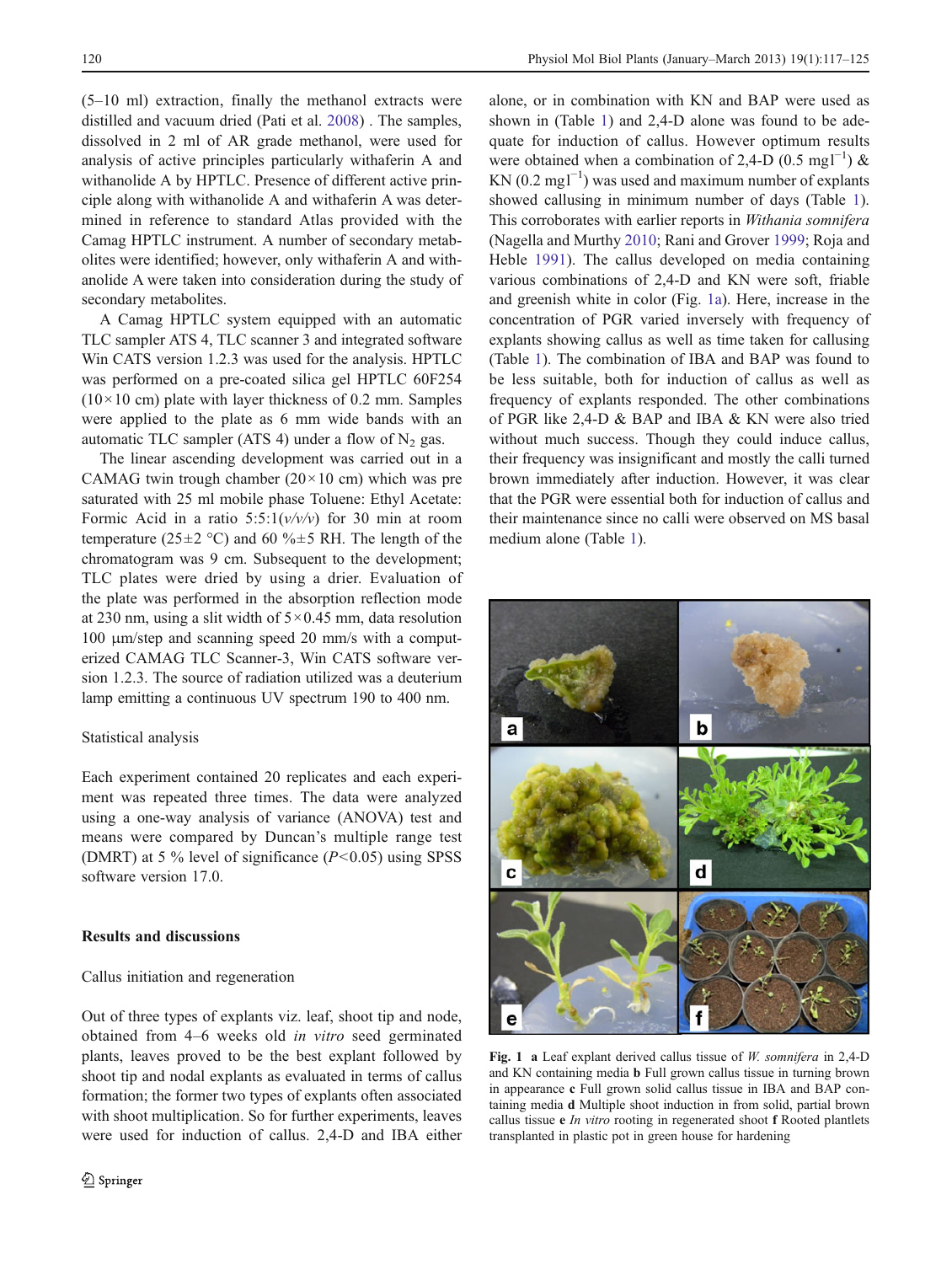In contrast to earlier reports of induction of calli with BAP (Dewir et al. [2010](#page-7-0)) – it was observed that BAP alone was not adequate for induction of callus (Table [1\)](#page-2-0). A combination of BAP (1–2 mgl<sup>-1</sup>) with IBA (0.5–1 mgl<sup>-1</sup>) could induce calli in 61  $\%$  – 65  $\%$  of explants though a longer period of time was required for such induction (Table [1](#page-2-0)). The callus thus produced was soft but compact and light green in color (Fig. [1c\)](#page-3-0). BAP alone was not at all suitable for induction of callus but it was observed that BAP at a concentration of 2 mgl<sup> $-1$ </sup> was the best for maintenance of the calli after induction (Rani and Grover [1999;](#page-7-0) Kulkarni et al. [2000](#page-7-0); Rani et al. [2003;](#page-7-0) Sivanesan and Murugesan [2008](#page-8-0); Ray and Jha [2001;](#page-7-0) Blakesley and Constantine [1992\)](#page-7-0). The fact that BAP is important for regeneration and multiplication was also supported by earlier established reports (Manickam et al. [2000](#page-7-0); Sivanesan and Murugesan [2008](#page-8-0)). However, in contrast to earlier report (Kulkarni et al. [2000\)](#page-7-0) de novo shoot formation from leaf or any other explant in presence of BAP, was not observed. It was interesting to note when shoottip and nodes were used as explant BAP alone induced shoot multiplication but mostly associated with callus formation at the base.

Regeneration was never observed in friable calli and it was observed that regardless of the nature of explant or PGR used, both white-friable calli and green compact calli gradually turned brown and necrotic in appearance in course of 4–5 cycles. However, in spite of their appearance they retained their capacity to grow & regenerate new shoot as confirmed through serial microtome sectioning. Though regeneration was observed in 2,4-D containing medium in one instance only, regeneration was best observed in MS medium supplemented with BAP alone or in combination with IBA. This finding is supported by earlier reports for other tissue cultured plants like Camellia sinensis (Agarwal et al. [1992](#page-7-0)), Neem (Salvi et al. [2001](#page-7-0)), Ocimum sanctum (Singh and Sehgal [1999](#page-8-0)), Dendrocalamus asper (Banerjee et al. [2011\)](#page-7-0), Piper nigrum (Abbasi et al. [2010\)](#page-7-0).

In contrast to lack of callus formation in MS basal medium, regeneration could be induced in such medium though the frequency of regeneration was few and delayed (Table [2\)](#page-2-0). Regeneration was best observed in MS medium supplemented with BAP 2 mgl<sup>-1</sup> where 98 % of the calli showed regeneration in about 7 days (Table [2](#page-2-0)) of inoculation and it may continue up to 2 years. As mentioned earlier the soft, compact, greenish calli, derived from BAP containing medium gradually turned brown and necrotic in appearance (Fig. [1b\)](#page-3-0). This coloration may be due enzymatic activities rather than accumulation of phytotoxic chemicals since their capacity for regeneration never ceased - a phenomenon never reported earlier. However, the specific reason behind their change in appearance without altering

their physiological characters needs further research. Regeneration was also observed in MS medium with BAP (0.5 mgl<sup>-1</sup>) and IBA (0.2 mgl<sup>-1</sup>) though the frequency of regeneration was slightly less (Fig. [1d](#page-3-0)). It was interesting to observe that this medium supported the growth of micro-shoot which was not observed when BAP was used alone for regeneration of shoot along with MS medium. Also, this last combination of PGR supported proliferation of shoot as well as their multiplication when nodes or shoot apex were used as explants.

Rooting, hardening and field trial

In all the cases, frequency of root initiation was 100 % provided IBA was used for root induction (Fig. [1e](#page-3-0)). Induction of root varied not only with the PGR but also with the strength of the medium and in contrast to earlier reports it was observed that full strength MS Medium performed better (6–8 rootlets/plant) than  $\frac{1}{2}$  strength of MS Medium (4–5 rootlets/plant) when the PGR remained constant (IBA 2 mgl<sup>-1</sup>). Rooting could be induced in MS basal medium with IBA 2 mgl<sup> $-1$ </sup> within 7 days of inoculation but it was almost always associated with formation of callus at the bottom. Also the roots are longer in this case than in any other combination (11.5 cm as an average). However, length of root was never considered as an important parameter for evaluation of the rooting media. The micro-shoots, when placed on MS medium supplemented with IBA  $(0.5 \text{ mg}1^{-1})$ , showed rooting after 3 weeks or even later. But no callus formation was associated with rhizogenesis in this case. Thus, MS basal medium supplemented with IBA  $0.5 \text{ mg}$ <sup>-1</sup> was found to be the most suitable rooting media since the earlier media (MS supplemented with 2 mgl<sup> $-1$ </sup> IBA) caused callusing which hampers acclimatization. This finding contradict with a recent report on the same material (Fatima and Anis [2012](#page-7-0)) but somewhat agrees with earlier report (Ghimire et al. [2010](#page-7-0)). More than 95 % of the plants could be successfully acclimatized (Fig. [1f](#page-3-0)), in contrast to the earlier reports of 83 % (Rani and Grover [1999\)](#page-7-0), 84 % (Manickam et al. [2000](#page-7-0)), 87 % (Sivanesan and Murugesan [2008\)](#page-8-0). Similar results were reported by Dewir et al. [\(2010](#page-7-0)) and Kulkarni et al. [\(2000\)](#page-7-0). These plants were found to be extremely susceptible to excess humidity, during & immediately after hardening which may be the plausible reason for increased mortality. Thus, controlling the level of moisture during & immediately after hardening was found to be extremely important.

## Histological analysis

Since three types of explants were used for initiation of callus, a histological study was carried out to confirm the origin of the shoot tip. In this case it was observed that the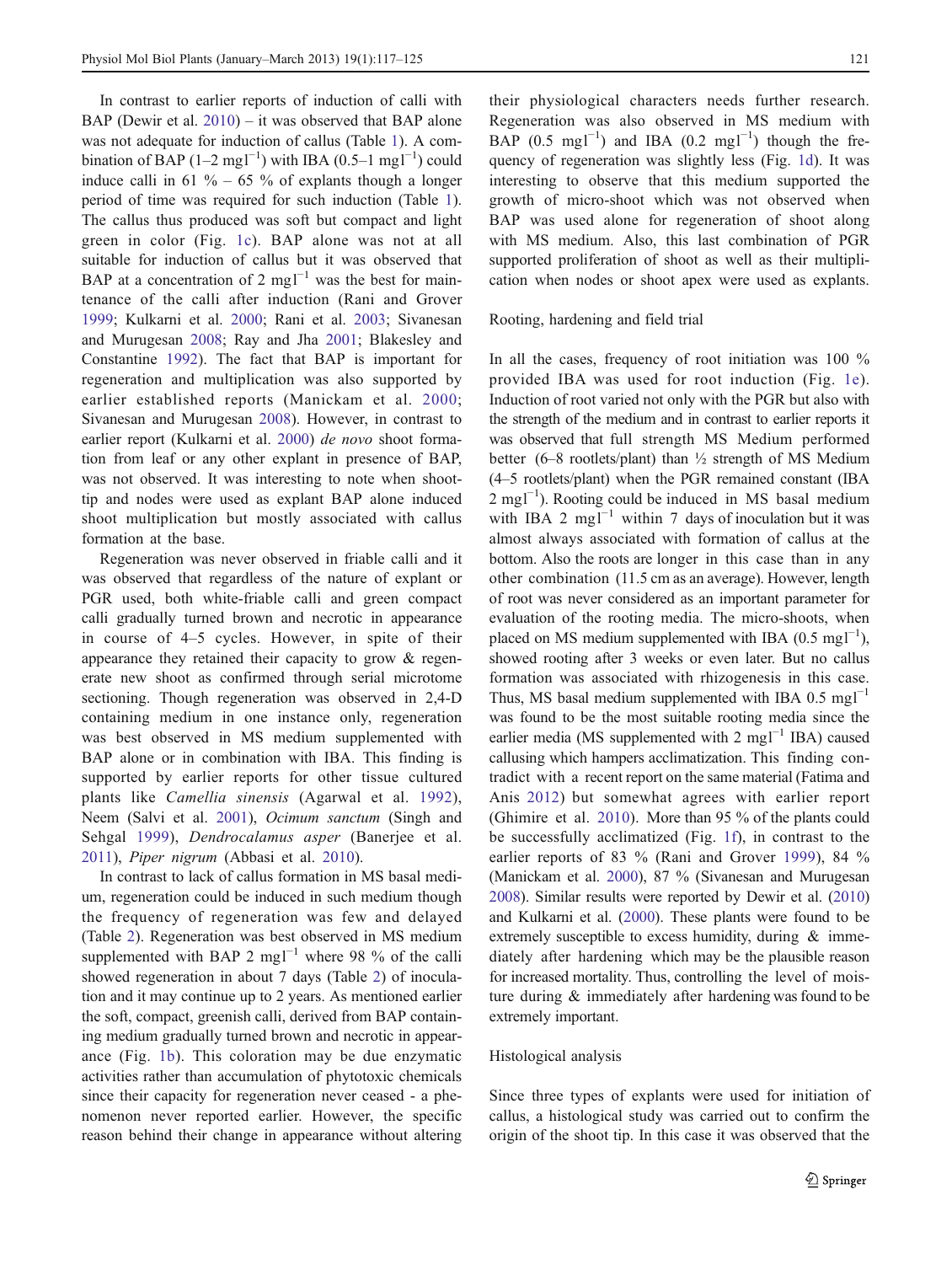Fig. 2 Histological sections of developmental stages involved during callusing and plant regeneration in Withania somnifera a Histological section of primary callus developed from the node (arrows). b-d Meristemoid development within the callus mass (arrows). e Development of Shoot bud with leaf primordia (arrows). f Development of multiple shoot primordia flanked by leaf primordia (arrow)



undifferentiated mass of cells, called primary callus was derived from the parenchymatous cells of the explant (Fig. 2a). A detailed study showed that small group of cells were surrounded by larger cells and these two types of cells together gave rise to shoot apical meristem. It appears that certain small group of callus cells undergo divisions in such a way that produce a larger derivative and together remains in the meristem called initials as proposed by Easu [\(1977](#page-7-0)). In our sections, we have also found similar kind of meristematic division which shows in (Fig. 2b to d). Histological studies made through serial sections, through differentiating calli further shows the shoot bud initiation along with leaf primordia (Fig. 2e). The figure (Fig. 2f) shows multiple shoot bud forming region. The detailed histological analysis shows that the shoots regenerated from the leaf derived callus of  $W$ . somnifera have no organized cellular connection with the original explant tissue, indicating an adventitious origin.

# Analysis of active principles

The results of HPTLC analysis of different types of callus tissues derived from varieties of media containing various combination of PGR are presented in (Fig. [4](#page-6-0)). Out of different types of secondary metabolites only withanolide A and withaferin A were taken into consideration. It was interesting to observe that friable callus derived from media containing 2,4-D and KN did not contain withanolide A and withaferin A (Fig. [4a](#page-6-0)) as compared with the standard chromatogram from CAMAG atlas (Fig. 3). However solid callus of both non-regenerating (Fig. [4b](#page-6-0)) and regenerating (Fig. [4c\)](#page-6-0) types derived from media containing IBA and BAP have both of the compounds mentioned above. A comparative study of these three types of calli (Fig. [4d](#page-6-0)) shows that there is hardly any difference between the regenerating & non regenerating types with respect to their chemical content and it may be assumed that the process of



Fig. 3 Chromatogram of withanolide A (a) and withaferin A (b) analytical standard from CAMAG atlas. According to CAMAG atlas Rf value− 0.60 represents withaferin A and Rf value− 0.80 represents withanolide A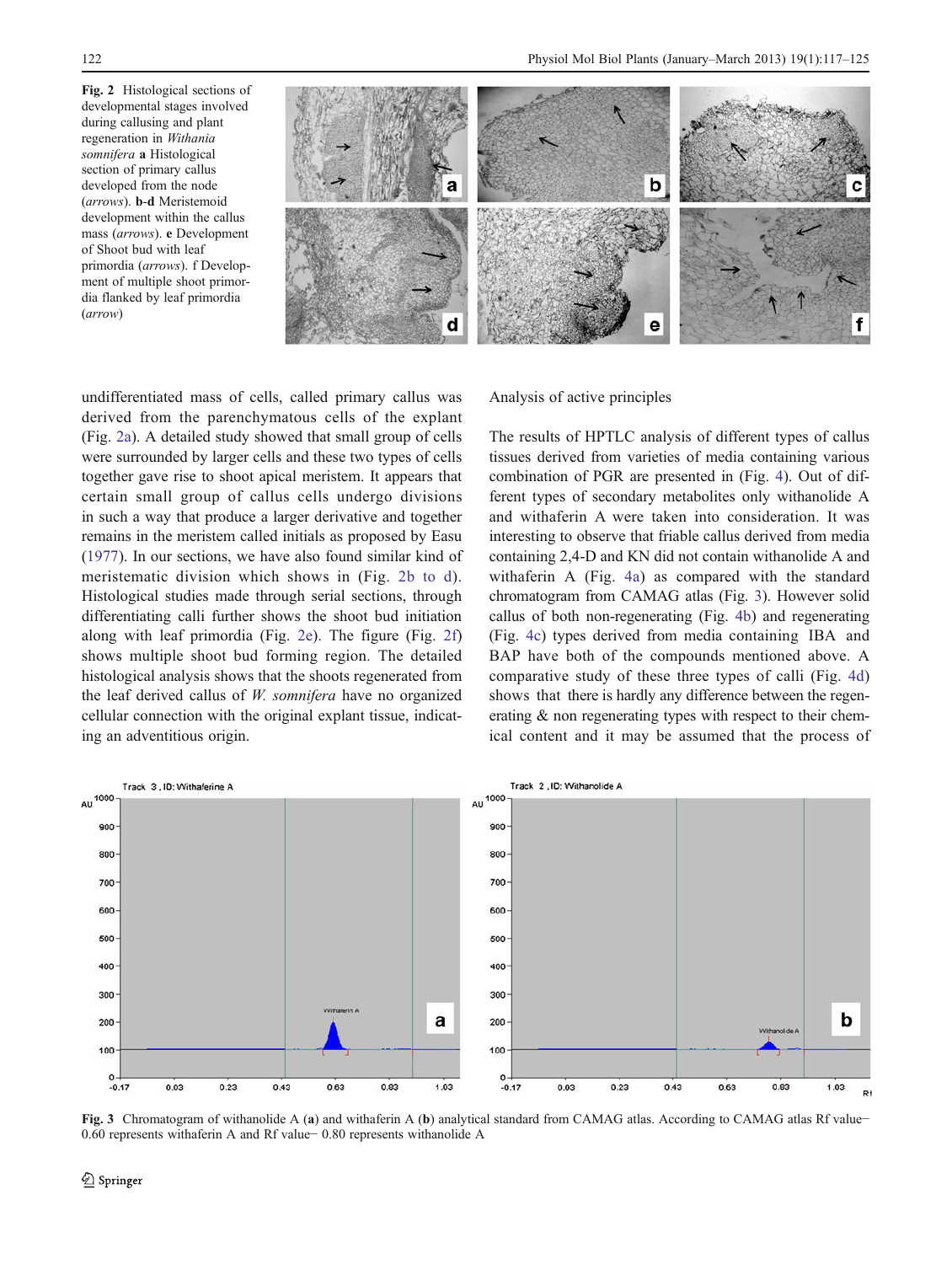

<span id="page-6-0"></span>

Fig. 4 Graphical representation of active principle present in callus tissue derived from different PGR containing media as analyzed by CAMAG TLC Scanner-3, Win CATS software version 1.2.3. a Friable callus derived from 2,4-D and KN containing media b Solid nonregenerating callus tissue derived from BAP and IBA containing media c Solid regenerating callus tissue derived from BAP and

IBA containing media d Line graph of previous samples, from left in 1st and 4th lane-friable callus tissue loaded 15 μl and 20 μl respectively, in 2nd and 5th lane- Solid non-regenerating callus tissue loaded 15 μl and 20 μl respectively, in  $3<sup>rd</sup>$  and  $6<sup>th</sup>$ lane- Solid regenerating callus tissue loaded 15 μl and 20 μl respectively

regeneration do not inhibit synthesis of secondary metabolites. This observation though contradicts a recent report (Das et al. [2010\)](#page-7-0) but may be due to the influence of specific plant growth regulator used in the media. It is worth mentioning, that reported absence of withanolides in the callus cultures as reported by Roja and Heble [\(1991\)](#page-7-0) may be due to particular PGR used.

In the native plant, withanolide A constitute a very minor proportion of withanolide complement (Nagella and Murthy [2010](#page-7-0)) which may vary due to several reasons including seasonal variation (Das et al. [2009](#page-7-0)), plant to plant variation in chemical content (Ciddi [2006\)](#page-7-0) and variation in agroclimatic condition (Ciddi [2006\)](#page-7-0). It appears to be relevant to adopt in vitro system which may serve as an alternative source of withanolides and thus may be exploited for efficient biogeneration of such substances throughout the year, which are pharmacologically promising but are severely limited in production. Production of withanolide D, withanolide A, withaferin A, withanone have been reported in organogenetic cultures including hairy roots (Banerjee et al. [1994;](#page-7-0) Furmanowa et al. [2001](#page-7-0); Murthy et al. [2008](#page-7-0); Ray and Jha [1999,](#page-7-0) [2001;](#page-7-0) Ray et al. [1996](#page-7-0); Roja and Heble [1991;](#page-7-0) Sangwan et al. [2007;](#page-8-0) Vitali et al. [1996](#page-8-0)). Recently Nagella and Murthy [\(2010](#page-7-0)) reported production of withanolide A in the suspension cultures of Withania somnifera. However no study has so far been observed reporting the presence of withanolide A and withaferin A in solid callus and the influence of PGR in their synthesis. However, selection of high yielding cell line from the calli needs further investigation.

# Conclusion

Most of the studies made on regeneration of this plant are mediated through direct regeneration of different types of explants (Sen and Sharma [1991;](#page-8-0) Ghimire et al. [2010;](#page-7-0) Fatima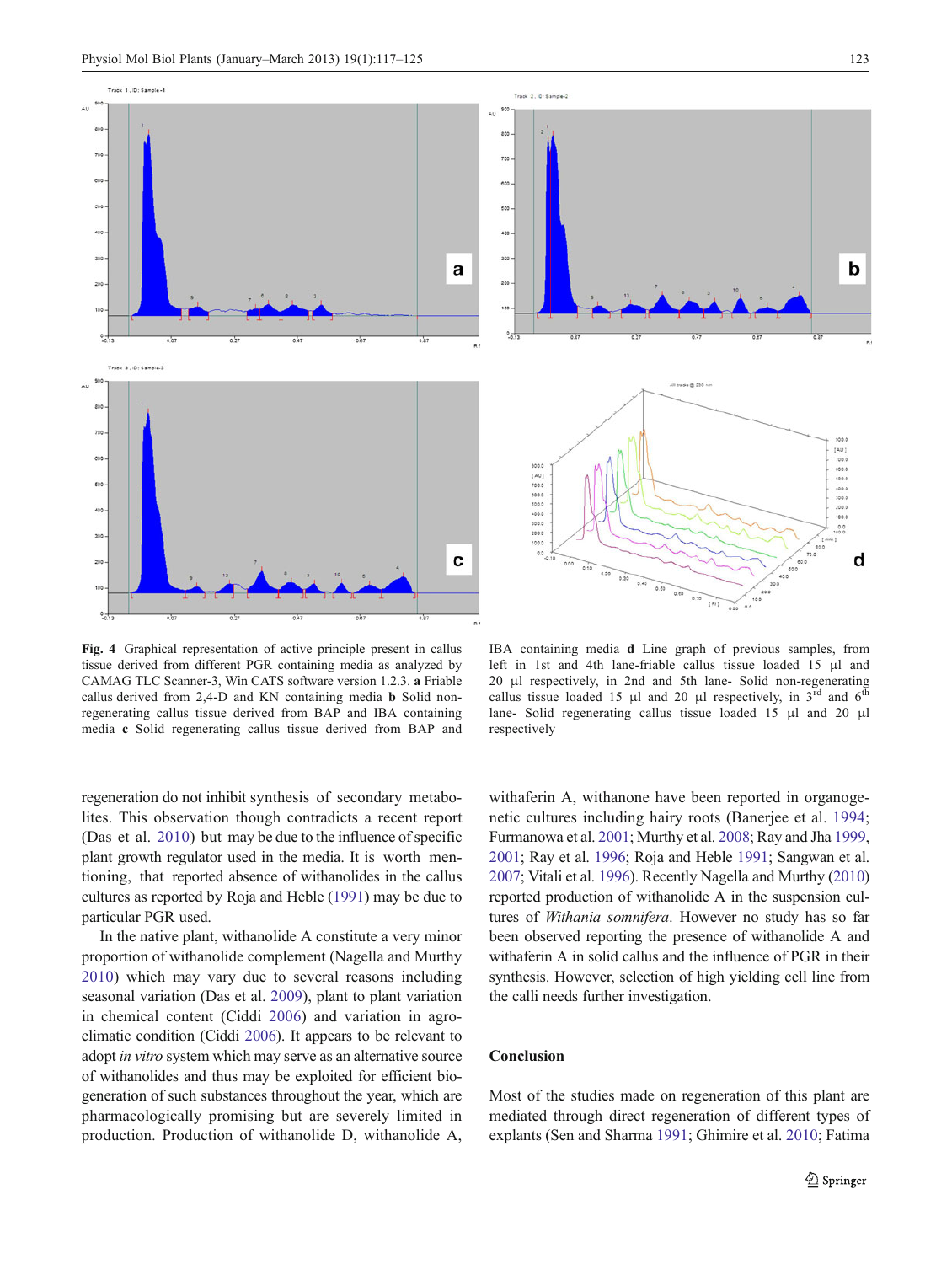<span id="page-7-0"></span>and Anis 2012 etc.). Callus mediated regeneration has special significance since it provides the scope of exploiting the somaclonal variation. IBA and BAP appear to be most suitable PGR for establishment of regenerative callus, regeneration and shoot multiplication of regenerants. The browning of the callus observed in this case may be a result of the stress condition induced naturally by the in vitro system. The synthesis of secondary metabolites like withanolide-A and withaferin-A in the *in vitro* system appears to be influenced by the nature of plant growth regulator, a phenomenon not reported earlier and absence of these two chemicals were clearly related to the presence of PGR like 2,4-D and KN.

Acknowledgements The authors are indebted to Dr. Chhanda Mondal, Ramakrishna Mission Quality Testing Laboretory, Narendrapur, Kolkata for chemical analysis of the samples.

#### References

- Abbasi BH, Ahmad N, Fazal H, Mahmood T (2010) Conventional and modern propagation techniques in Piper nigrum. J Med Plants Res 4(1):007–012
- Agarwal B, Singh U, Banerjee M (1992) In vitro clonal propagation of tea (Camellia sinensis (L.) Kuntze). Plant Cell Tissue Organ Cult  $30.1 - 5$
- Banerjee S, Naqvi AA, Mandal S, Ahuja PS (1994) Transformation of Withania somnifera (L.) Dunal by Agrobacterium rhizogenes: infectivity and phytochemical studies. Phytother Res 8:452–455
- Banerjee M, Gantait S, Pramanik BR (2011) A two step method for accelerated mass propagation of Dendrocalamus asper and their evaluation in field. Physiol Mol Biol Plants 17(4):387–393
- Blakesley D, Constantine D (1992) Uptake and Metabolism of 6- Benzyladenine in shoot cultures of a range of species. Plant Cell Tissue Organ Cult 28:1183–1186
- Ciddi V (2006) Withaferin A from cell cultures of Withania somnifera. Indian J Pharm Sci 68(4):490–492
- Das A, Datta AK, Ghosh S, Bhattacharyya A (2009) Growth and cultivation of two varieties of Withania somnifera. J Trop Med Pl 10:225–230
- Das A, Ghosh S, Bhattacharyya A, Datta AK (2010) In vitro biogeneration of alkaloids and withanolides in Withania somnifera (L.) Dunal (Solanaceae) var. 'Poshita' and 'Jawahar 22'. Int J Plant Dev Biol 4(1):42–46
- Devi PU, Sharada AC, Solomon FE, Kamath MS (1992) In vivo growth inhibitory effect of Withania somnifera (Ashwagandha) on a transplantable mouse tumor, Sarcoma 180. Indian J Exp Biol  $30:169 - 172$
- Dewir YH, Chakrabarty D, Lee SH, Hahn EJ, Paek KY (2010) Indirect regeneration of Withania somnifera and comparative analysis of withanolides in In vitro and greenhouse grown plants. Biol Planta 54(2):357–360
- Easu K (1977) Anatomy of seed plants. John Wiley and Sons, New York, pp 271–285
- Fatima N, Anis M (2012) Role of growth regulators on in vitro regeneration and histological analysis in Indian ginseng (Withania somnifera L.) Dunal. Physiol Mol Biol Plants 18  $(1):59-67$
- Furmanowa M, Gajdzis-Kuls D, Ruszkowska J, Czarnocki Z, Obidoska G, Sadowska A, Rani R, Upadhyay SN (2001) In vitro propagation of Withania somnifera and isolation of withanolides with immunosuppressive activity. Planta Med 67:146–149
- Gamble JS (1918) Flora of presidency of Madras 2. Botanical survey of India, Calcutta
- Ghimire BK, Seong ES, Kim EH, Lamsal K, Yu CY, Chung M (2010) Direct shoot organogenesis from petiole and leaf discs of Withania somnifera (L.) Dunal. African. J Biotechnol 9 (44):7453–7461
- Jaffer HJ, Jawad ALM, Saber HS, Al-Naib A (1988) Evaluation of antimicrobial activity of Withania somnifera extracts. Fitoterapia 59:497–500
- Johansen DA (1940) Plant Microtechnique. McGraw-Hill, NewYork, pp 126–154
- Kiritikar KR, Basu BD (1975) Indian Medicinal Plants 3, 1 st Edn. Dehra Dun
- Kulkarni AA, Thengane SR, Krishnamurthy KV (2000) Direct shoot regeneration from node, internode, hypocotyl and embryo explants of Withania somnifera. Plant Cell Tissue Organ Cult 62:203–209
- Manickam VS, Mathavan RE, Antonisamy R (2000) Regeneration of Indian ginseng plantlets from stem callus. Plant Cell Tissue Organ Cult 62:181–185
- Murashige T, Skoog F (1962) A revised medium for rapid growth and bioassays with tobacco tissue cultures. Plant Physiol 15:473–497
- Murthy HN, Dijkstra C, Anthony P, White DA, Davey MR, Power JB, Hahn EJ, Paek KY (2008) Establishment of Withania somnifera hairy root cultures for the production of withanolide A. J Int Plant Biol 50:975–981
- Nagella P, Murthy HN (2010) Establishment of cell suspension cultures of Withania somnifera for the production of withanolide A. Bioresource Technol 101:6735–6739
- Pati PK, Sharma M, Salar RK, Sharma A, Gupta AP, Singh B (2008) Studies on leaf spot disease of Withania somnifera and its impact on secondary metabolites. Indian J Microbiol 48:432–437
- Rani G, Grover IS (1999) In vitro callus induction and regeneration studies in Withania somnifera. Plant Cell Tissue Organ Cult 57:23–27
- Rani G, Virk GS, Nagpal A (2003) Callus induction and plantlet regeneration in Withania somnifera (L.) Dunal. In Vitro Cell Dev Biol Plant 39:468–474
- Ray S, Jha S (1999) Withanolide synthesis in cultures of Withania somnifera transformed with Agrobacterium tumefaciens. Plant Sci 146:1–7
- Ray S, Jha S (2001) Production of withaferin A in shoot cultures of Withania somnifera Dunal. Planta Med 67:432–437
- Ray S, Ghosh B, Sen S, Jha S (1996) Withanolide production by root cultures of Withania somnifera transformed with Agrobacterium rhizogens. Planta Med 62:571–573
- Roja G, Heble MR (1991) Tissue cultures of Withania somnifera: morphogenesis and withanolide synthesis. Phytother Res 5:185– 187
- Sabir F, Sangwan NS, Chaurasiya ND, Misra LN, Tuli R, Sangwan RS (2007) Rapid micropropagation of Withania somnifera L. accessions from axillary meristems. J Herbs Spices Med Plants 13 (4):123–133
- Salvi ND, Singh H, Tivarekar S, Eapen S (2001) Plant regeneration from different explants of neem. Plant Cell Tissue Organ Cult 65:159–162
- Sangwan RS, Chaurasiya ND, Misra LN, Lal P, Uniyal GC, Sharma R, Sangwan NS, Suri KA, Qazi GN, Tuli R (2005) Process for isolation of withaferin A from plant materials and products therefrom. US Patent (AppFT) 20050226950